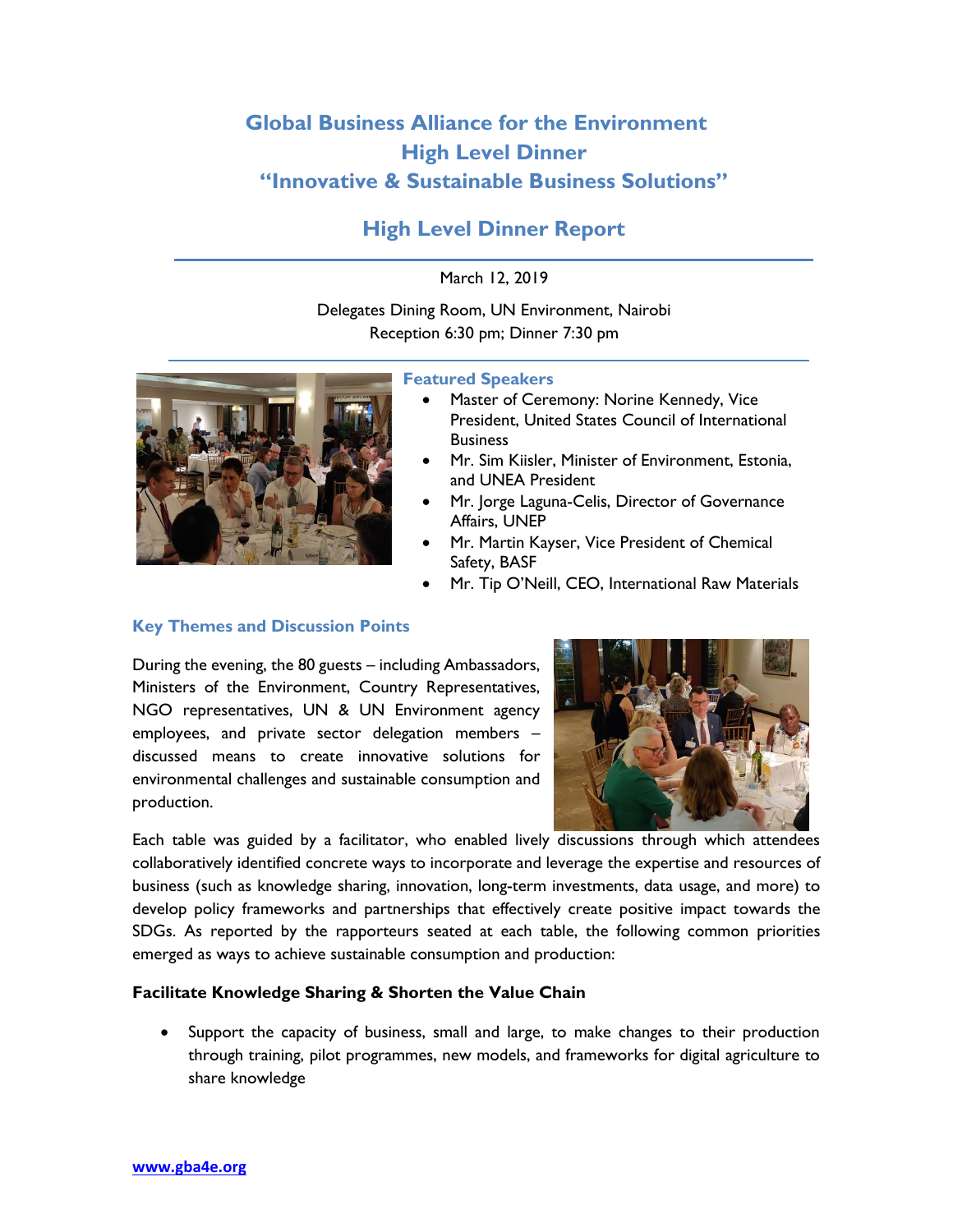- Organize ways for SMEs to access credit, finance, and investment in communal goods, e.g.: cold chain, grain silos, power
- Get specific consumer brands more engaged
- Use technology to shorten value chains, connecting producers more directly to consumers for more informed purchasing and greater dialogue
- Use more scientific evidence to develop policies
- Involve the private sector for collaborations with universities and professional training services

### **Pursue Innovative Solutions for Sustainable Business**

- Business: Create new business models through supply chains, data management, partnerships and technology
- Country: Develop instruments to support circular economy, such as incentives, alliances, information transparency, and digitalization of country economies
- Partnerships: Commit to multi-stakeholder collaboration and partnerships with the private sector

### **Invest in Women and Youth Empowerment**

- Improve availability and quality of vocational and technical training
- Invest in education, with a focus on women and girls
- Enhance existing local initiatives (e.g., solar energy stoves)

# **Commit to Action Plans (such as)**

- Incentivize environmentally friendly solutions, e.g., free parking for electric cars
- Prioritize solutions that recognize the human point of view; in other words, the healthier people are, the more job security people will have
- Insist on transparency for business & supply chains, as well as use of data to inform purchasing decisions
- Drive the establishment of public-private partnerships
- Champion policies to sustainably manage single-use plastic
- Support solutions to more easily enable and provide financial incentives
- Prioritize integrated solutions, such as farmer-to-farmer knowledge sharing and extension models
- Encourage governments to invest in rural connectivity
- Develop sound waste management and recycling infrastructure

### **Main Conclusions**

The primary takeaway from the 2019 High Level Dinner at UNEA4 was that there is a clear desire for collaboration and partnerships. These can range from partnerships between governments and businesses to stimulate innovation to collaborations between businesses and farmers to find the appropriate way to share and transmit knowledge. In addition, the need to partner with universities